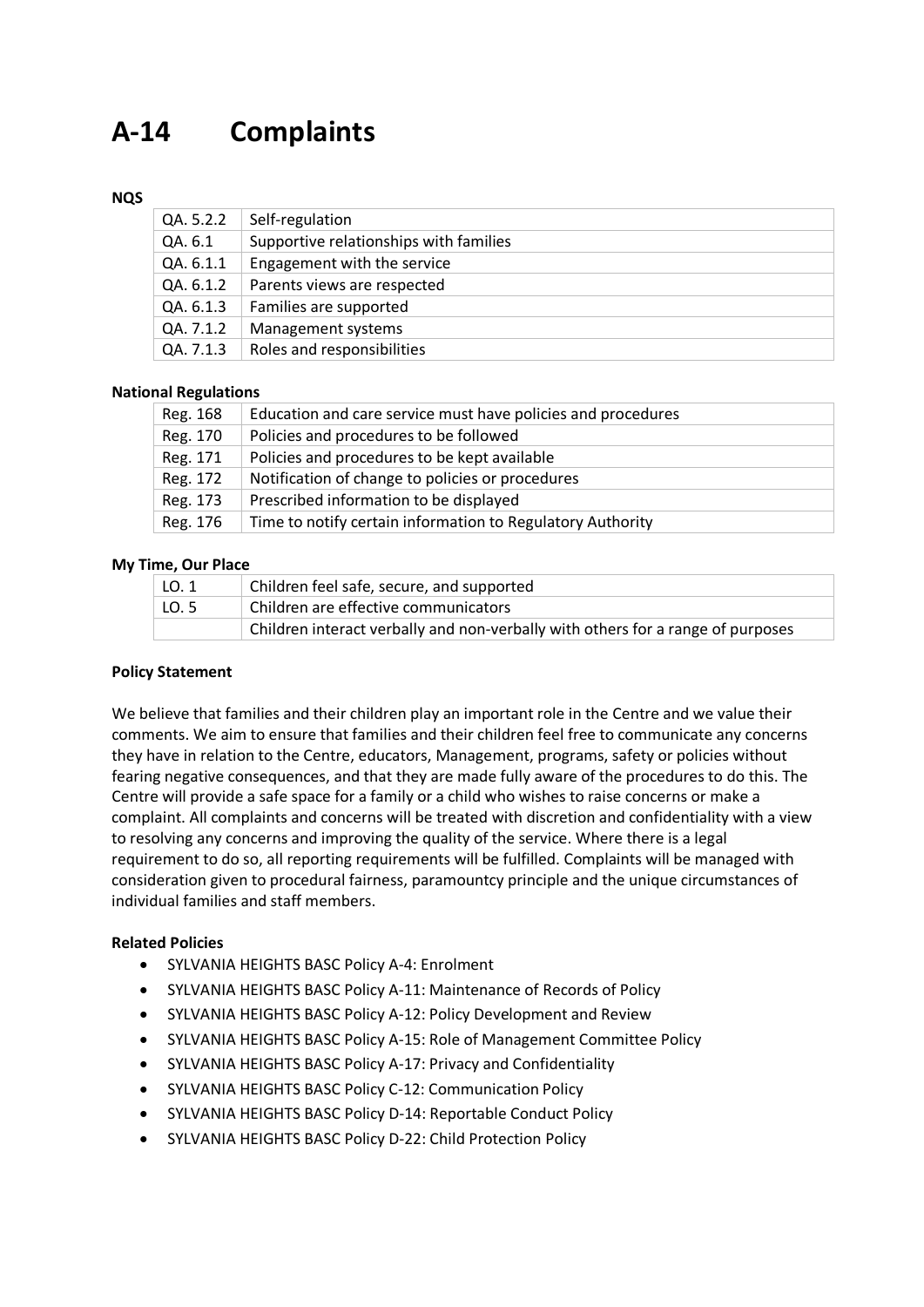## **Procedure**

We understand a family's right to share any concerns they may have. We will work with a family to understand their complaint through effective communication and then work to resolve the complaint efficiently.

A complaint can be raised informally or formally. It can consist of anything which makes them unhappy with the service provided by the centre.

All complaints and grievances are taken seriously and investigated thoroughly when required. The Centre ensures all complaints and concerns in regard to the nature of the service are taken into account in relation to policy development and review (see A-12 Policy Development and Review Policy).

Information about complaints handling procedures will be provided to families on enrolment as part of the Parent Handbook and will be made available upon request. The name and telephone number of the person at the Centre, to whom complaints may be addressed (i.e. Nominated Supervisor for minor concerns, or Parent Committee President for complaints of a more serious nature), will be on display as required under Regulation 173.

If a family has a minor complaint or comment about the service, they are encouraged to discuss this with the Nominated Supervisor in charge who will arrange a time to discuss their concern with the parent aiming to resolve the issue at the time of discussion. Where a resolution is found, the complaint and resolution will be presented to the Management Committee at the next Committee Meeting. Where the complaint is of a more serious matter, or involves the Nominated Supervisor, the complaint should be directed in writing to the Parent Committee President. Educators will ensure that all confidential conversations with families will take place in a quiet area away from other children, other parents, or educators not involved (see A-17 Privacy and Confidentiality Policy). The outdoor area may be used for these discussions.

Complaints alleging that the safety, health or well-being of a child was, or is, being compromised, or that the law has been breached, must be notified to the Regulatory Authority within 24hrs of receipt. This notification must be made by the Approved Provider, using NQAITS. As employees of SYLVANIA HEIGHTS BASC are classified as Mandatory Reporters, there may also be reporting obligations to Department of Communities and Justice, NSW Police and the Office of the Children's Guardian.

Complaints that relate to allegations of conduct of a staff member towards a child must be immediately reported to the Nominated Supervisor/Director or Assistant Director. The allegations must be assessed and consideration given to whether the alleged behaviour amounts to 'Reportable Conduct' under the Children's Guardian Act 2019. The Head of Relevant Entity, which is the Director, must report this to the Office of the Children's Guardian (within 7 days) and initiate an investigation. (See Policy C-14: Reportable Conduct)

Where the complaint involved a concern that a child may be at Risk of Significant Harm, and that concern was established during the course of their work the staff member is considered a Mandatory Reporter under the Children and Young Person (care and protection) Act 1998 and is legislated to report these concerns to the Department of Communities and Justice. Before reporting these concerns the staff member should notify the Nominated Supervisor of these concerns and consult the Mandatory Reporter Guide to determine if a report is required.

All complaints will be recorded on a Parent Suggestion / Comment / Concern Form, either by the family, or staff member notified of the complaint. Parents will be encouraged to make suggestions about strategies or solutions they feel would help to resolve their issue. The Nominated Supervisor